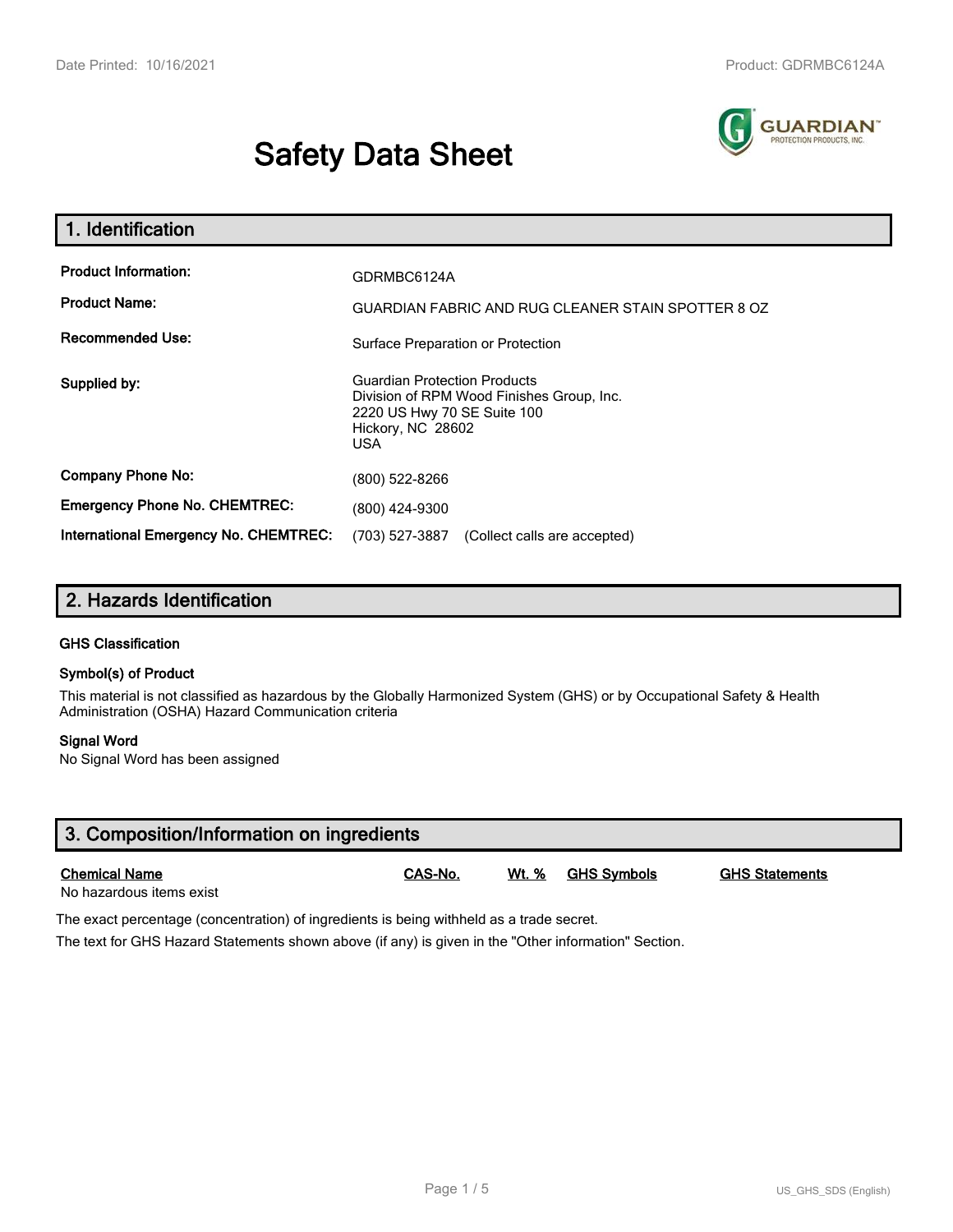# **4. First-aid Measures**



FIRST AID - EYE CONTACT: IF IN EYES: Rinse cautiously with water for several minutes. Remove contact lenses, if present and easy to do. Continue rinsing. If eye irritation persists: Get medical advice/attention.

FIRST AID - SKIN CONTACT: IF ON SKIN: Gently wash with plenty of Soap and Water. If skin irritation occurs: Get medical advice/ attention.

FIRST AID - INGESTION: IF SWALLOWED: rinse mouth. Do NOT induce vomiting. IF exposed or if you feel unwell: Call a POISON CENTER or doctor/physician.

FIRST AID - INHALATION: IF INHALED: If breathing is difficult, remove victim to fresh air and keep at rest in a position comfortable for breathing. IF exposed or if you feel unwell: Call a POISON CENTER or doctor/physician.

# **5. Fire-fighting Measures**

**SPECIAL FIREFIGHTING PROCEDURES:** This product is not expected to burn under normal conditions of use.

**FIREFIGHTING EQUIPMENT:** None.

# **6. Accidental Release Measures**

#### **ENVIRONMENTAL MEASURES:** No Information

**STEPS TO BE TAKEN IN CASE MATERIAL IS RELEASED OR SPILLED:** Follow personal protective equipment recommendations found in Section VIII. Personal protective equipment needs must be evaluated based on information provided on this sheet and the special circumstances created by the spill including; the material spilled, the quantity of the spill, the area in which the spill occurred, and the training and the expertise of employees in the area responding to the spill. Do not allow the spilled product to enter public drainage system or open waterways.

#### **7. Handling and Storage**



**HANDLING:** Avoid inhalation and contact with eyes, skin, and clothing. Wash hands thoroughly after handling and before eating or drinking.

**STORAGE:** Keep containers closed when not in use. Store in cool well ventilated space away from incompatible materials.

# **8. Exposure Controls/Personal Protection Ingredients with Occupational Exposure Limits Chemical Name ACGIH TLV-TWA ACGIH-TLV STEL OSHA PEL-TWA OSHA PEL-CEILING**

No hazardous items exist

**Further Advice: MEL = Maximum Exposure Limit OES = Occupational Exposure Standard SUP = Supplier's Recommendation Sk = Skin Sensitizer N.E. = Not Established N.D. = Not Determined**

**Personal Protection**



**RESPIRATORY PROTECTION:** Use NIOSH approved respiratory protection.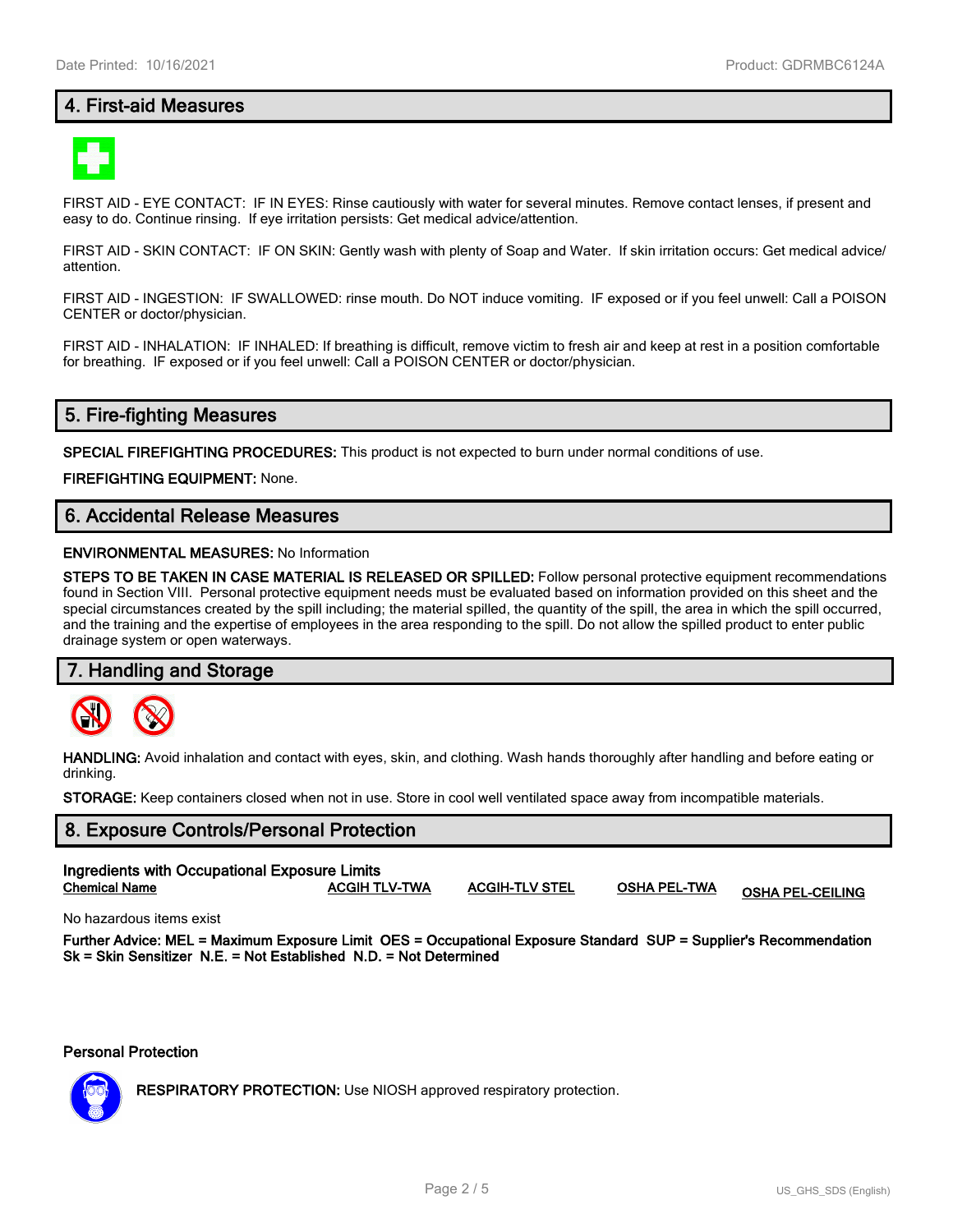

**SKIN PROTECTION:** Wear chemical resistant footwear and clothing such as gloves, an apron or a whole body suit as appropriate.



**EYE PROTECTION:** Wear chemical-resistant glasses and/or goggles and a face shield when eye and face contact is possible due to splashing or spraying of material.



**OTHER PROTECTIVE EQUIPMENT:** No Information



**HYGIENIC PRACTICES:** It is good practice to avoid contact with the product and/or its vapors, mists or dust by using appropriate protective measures. Wash thoroughly after handling and before eating or drinking.

# **9. Physical and Chemical Properties**

| Appearance:                    | Clear Liquid                | <b>Physical State:</b>                      | <b>LIQUID</b>        |
|--------------------------------|-----------------------------|---------------------------------------------|----------------------|
| Odor:                          | Mild Amine                  | <b>Odor Threshold:</b>                      | Not determined       |
| Density, g/cm3:                | 1.000                       | pH:                                         | 6.41                 |
| Freeze Point, °F:              | Not determined              | Viscosity:                                  | Not determined       |
| <b>Solubility in Water:</b>    | Not determined              | Partition Coefficient, n-octanol/<br>water: | Not determined       |
| Decomposition temperature, °F: | Not determined              | <b>Explosive Limits, %:</b>                 | Not determined       |
| Boiling Range, °F:             | Not determined              | Flash Point, °F:                            | $>$ 200 $^{\circ}$ F |
| Combustibility:                | Does not support combustion | Auto-Ignition Temperature, °F:              | Not determined       |
| <b>Evaporation Rate:</b>       | Slower than Diethyl Ether   | Vapor Pressure, mmHq:                       | Not determined       |
| <b>Vapor Density:</b>          | Not determined              |                                             |                      |
| $N.I. = No Information$        |                             |                                             |                      |

# **10. Stability and reactivity**

**STABILITY:** Stable under normal conditions.

**CONDITIONS TO AVOID:** Contact with incompatible materials.

**INCOMPATIBILITY:** Acids, Bases, Oxidizing agents

**HAZARDOUS DECOMPOSITION PRODUCTS:** Not determined.

# **11. Toxicological information**

**Practical Experiences**

**EMERGENCY OVERVIEW:** No Information **EFFECT OF OVEREXPOSURE - EYE CONTACT:** No Information **EFFECT OF OVEREXPOSURE - INGESTION:** No Information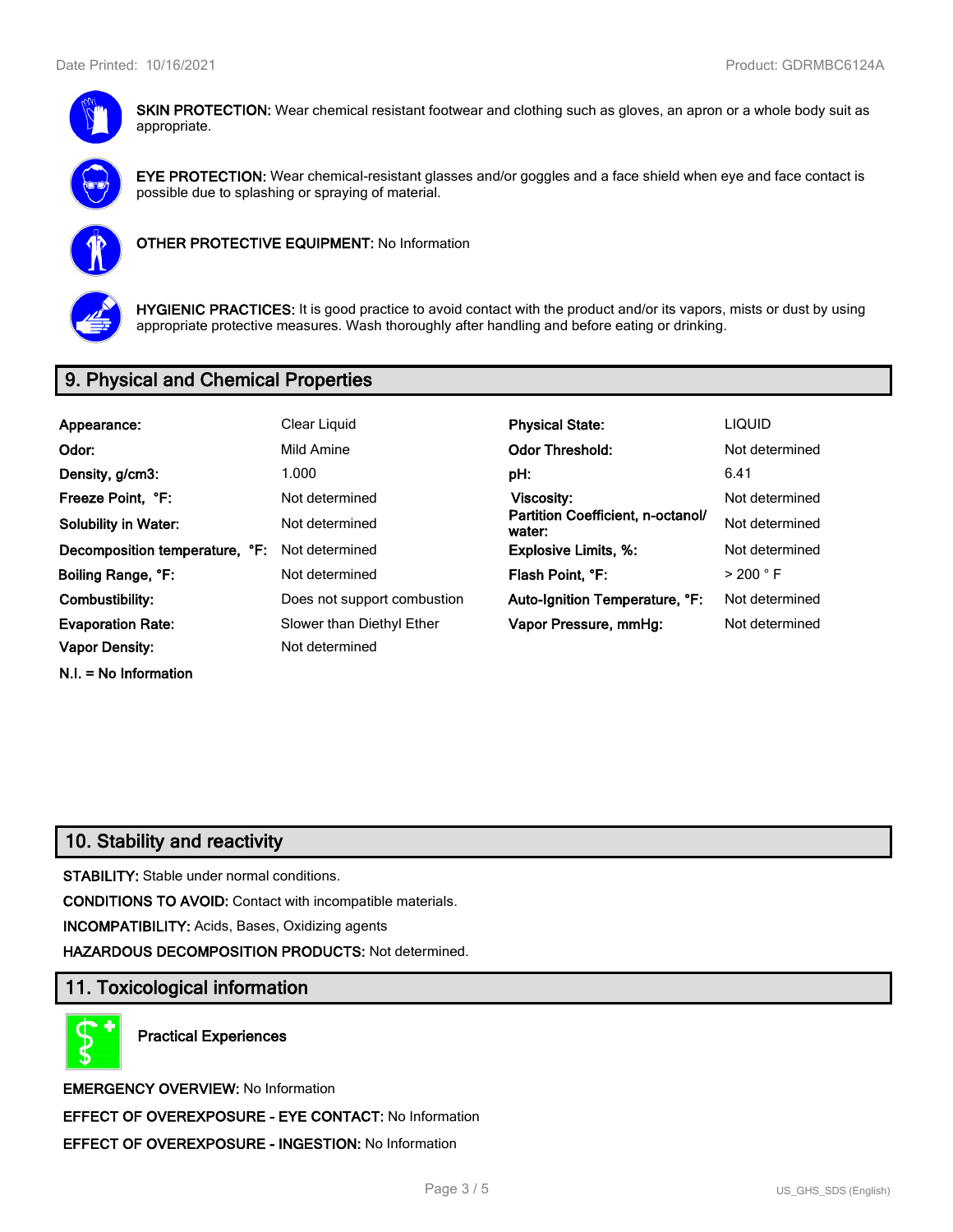#### **EFFECT OF OVEREXPOSURE - INHALATION:** No Information

## **EFFECT OF OVEREXPOSURE - SKIN CONTACT:** No Information

**CARCINOGENICITY:** No Information

# **PRIMARY ROUTE(S) OF ENTRY:**

#### **Acute Toxicity Values The acute effects of this product have not been tested. Data on individual components are tabulated below**

| CAS-No.   | <b>Chemical Name</b> | Oral LD50 | Dermal LD50 | Vapor LC50 |
|-----------|----------------------|-----------|-------------|------------|
| No        |                      |           |             |            |
| hazardous |                      |           |             |            |

hazardous items exist

#### **N.I. = No Information**

# **12. Ecological information**

**ECOLOGICAL INFORMATION:** Ecological evaluation of this material has not been performed; however, do not allow the product to be released to the environment without governmental approval/permits.

# **13. Disposal Information**



**Product**

**DISPOSAL METHOD:** Waste from this material may be a listed and/or characteristic hazardous waste. Dispose of material, contaminated absorbent, container and unused contents in accordance with local, state, and federal regulations.

**STEPS TO BE TAKEN IN CASE MATERIAL IS RELEASED OR SPILLED:** Follow personal protective equipment recommendations found in Section VIII. Personal protective equipment needs must be evaluated based on information provided on this sheet and the special circumstances created by the spill including; the material spilled, the quantity of the spill, the area in which the spill occurred, and the training and the expertise of employees in the area responding to the spill. Do not allow the spilled product to enter public drainage system or open waterways.

## **14. Transport Information**

#### **SPECIAL TRANSPORT PRECAUTIONS:** No Information

**DOT:** NOT RESTRICTED

**IATA:** NOT RESTRICTED

**IMDG:** NOT RESTRICTED